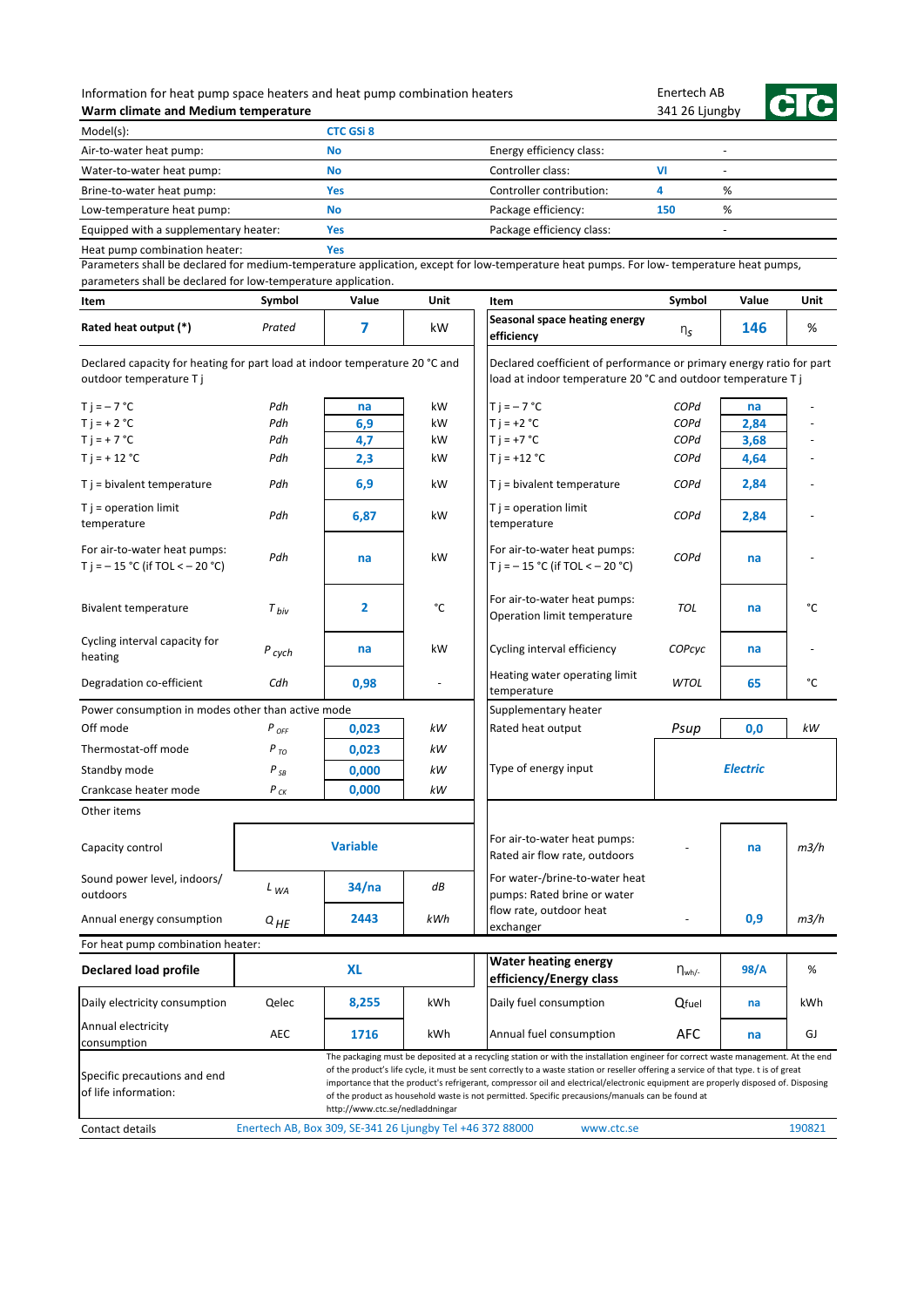## Information for heat pump space heaters and heat pump combination heaters **Warm climate and Low temperature**

Enertech AB 341 26 Ljungby



| Model(s):                             | <b>CTC GSi 8</b> |                           |     |   |  |
|---------------------------------------|------------------|---------------------------|-----|---|--|
| Air-to-water heat pump:               | <b>No</b>        | Energy efficiency class:  |     |   |  |
| Water-to-water heat pump:             | <b>No</b>        | Controller class:         | vı  |   |  |
| Brine-to-water heat pump:             | Yes              | Controller contribution:  |     | % |  |
| Low-temperature heat pump:            | <b>No</b>        | Package efficiency:       | 210 | % |  |
| Equipped with a supplementary heater: | Yes              | Package efficiency class: |     |   |  |
| Heat pump combination heater:         | es/              |                           |     |   |  |

Heat pump combination heater:

| Item                                                                                                  | Symbol                                                    | Value                           | <b>Unit</b> | Item                                                                                                                                                                                                                                                                                                                                                                                                                                                                                                               | Symbol        | Value           | <b>Unit</b> |
|-------------------------------------------------------------------------------------------------------|-----------------------------------------------------------|---------------------------------|-------------|--------------------------------------------------------------------------------------------------------------------------------------------------------------------------------------------------------------------------------------------------------------------------------------------------------------------------------------------------------------------------------------------------------------------------------------------------------------------------------------------------------------------|---------------|-----------------|-------------|
| Rated heat output (*)                                                                                 | Prated                                                    | 7                               | kW          | Seasonal space heating energy<br>efficiency                                                                                                                                                                                                                                                                                                                                                                                                                                                                        | $n_S$         | 206             | %           |
| Declared capacity for heating for part load at indoor temperature 20 °C and<br>outdoor temperature Tj |                                                           |                                 |             | Declared coefficient of performance or primary energy ratio for part<br>load at indoor temperature 20 °C and outdoor temperature T j                                                                                                                                                                                                                                                                                                                                                                               |               |                 |             |
| $Ti = -7 °C$                                                                                          | Pdh                                                       | na                              | kW          | $Ti = -7 °C$                                                                                                                                                                                                                                                                                                                                                                                                                                                                                                       | COPd          | na              |             |
| $T i = + 2 °C$                                                                                        | Pdh                                                       | 7,4                             | kW          | $T i = +2 °C$                                                                                                                                                                                                                                                                                                                                                                                                                                                                                                      | COPd          | 4,56            |             |
| $T j = + 7 °C$                                                                                        | Pdh                                                       | 4,6                             | kW          | $T i = +7 °C$                                                                                                                                                                                                                                                                                                                                                                                                                                                                                                      | COPd          | 5,40            |             |
| $T$ j = + 12 °C                                                                                       | Pdh                                                       | 2,7                             | kW          | $T i = +12 °C$                                                                                                                                                                                                                                                                                                                                                                                                                                                                                                     | COPd          | 6,39            |             |
| $T$ j = bivalent temperature                                                                          | Pdh                                                       | 7,3                             | kW          | T j = bivalent temperature                                                                                                                                                                                                                                                                                                                                                                                                                                                                                         | COPd          | 4,56            |             |
| $T j = operation$ limit<br>temperature                                                                | Pdh                                                       | 7,3                             | kW          | $T j = operation$ limit<br>temperature                                                                                                                                                                                                                                                                                                                                                                                                                                                                             | COPd          | 4,56            |             |
| For air-to-water heat pumps:<br>T j = $-15$ °C (if TOL < $-20$ °C)                                    | Pdh                                                       | na                              | kW          | For air-to-water heat pumps:<br>T j = $-15$ °C (if TOL < $-20$ °C)                                                                                                                                                                                                                                                                                                                                                                                                                                                 | COPd          | na              |             |
| Bivalent temperature                                                                                  | $T_{biv}$                                                 | $\overline{2}$                  | °C          | For air-to-water heat pumps:<br>Operation limit temperature                                                                                                                                                                                                                                                                                                                                                                                                                                                        | <b>TOL</b>    | na              | °C          |
| Cycling interval capacity for<br>heating                                                              | $P_{cych}$                                                | na                              | kW          | Cycling interval efficiency                                                                                                                                                                                                                                                                                                                                                                                                                                                                                        | COPcyc        | na              |             |
| Degradation co-efficient                                                                              | Cdh                                                       | 0,98                            |             | Heating water operating limit<br>temperature                                                                                                                                                                                                                                                                                                                                                                                                                                                                       | WTOL          | 65              | °C          |
| Power consumption in modes other than active mode                                                     |                                                           |                                 |             | Supplementary heater                                                                                                                                                                                                                                                                                                                                                                                                                                                                                               |               |                 |             |
| Off mode                                                                                              | $P_{OFF}$                                                 | 0,023                           | kW          | Rated heat output                                                                                                                                                                                                                                                                                                                                                                                                                                                                                                  | Psup          | 0,0             | kW          |
| Thermostat-off mode                                                                                   | $P_{TO}$                                                  | 0,023                           | kW          |                                                                                                                                                                                                                                                                                                                                                                                                                                                                                                                    |               |                 |             |
| Standby mode                                                                                          | $P_{SB}$                                                  | 0,000                           | kW          | Type of energy input                                                                                                                                                                                                                                                                                                                                                                                                                                                                                               |               | <b>Electric</b> |             |
| Crankcase heater mode                                                                                 | $P_{CK}$                                                  | 0,000                           | kW          |                                                                                                                                                                                                                                                                                                                                                                                                                                                                                                                    |               |                 |             |
| Other items                                                                                           |                                                           |                                 |             |                                                                                                                                                                                                                                                                                                                                                                                                                                                                                                                    |               |                 |             |
| Capacity control                                                                                      |                                                           | <b>Variable</b>                 |             | For air-to-water heat pumps:<br>Rated air flow rate, outdoors                                                                                                                                                                                                                                                                                                                                                                                                                                                      |               | na              | m3/h        |
| Sound power level, indoors/<br>outdoors                                                               | $L_{WA}$                                                  | 34/na                           | dB          | For water-/brine-to-water heat<br>pumps: Rated brine or water                                                                                                                                                                                                                                                                                                                                                                                                                                                      |               |                 |             |
| Annual energy consumption                                                                             | $Q_{HE}$                                                  | 1745                            | kWh         | flow rate, outdoor heat<br>exchanger                                                                                                                                                                                                                                                                                                                                                                                                                                                                               |               | 1,2             | m3/h        |
| For heat pump combination heater:                                                                     |                                                           |                                 |             |                                                                                                                                                                                                                                                                                                                                                                                                                                                                                                                    |               |                 |             |
| <b>Declared load profile</b>                                                                          |                                                           | <b>XL</b>                       |             | <b>Water heating energy</b><br>efficiency/Energy class                                                                                                                                                                                                                                                                                                                                                                                                                                                             | $\eta_{wh/-}$ | 98/A            | %           |
| Daily electricity consumption                                                                         | Qelec                                                     | 8,255                           | kWh         | Daily fuel consumption                                                                                                                                                                                                                                                                                                                                                                                                                                                                                             | Qfuel         | na              | kWh         |
| Annual electricity<br>consumption                                                                     | AEC                                                       | 1716                            | kWh         | Annual fuel consumption                                                                                                                                                                                                                                                                                                                                                                                                                                                                                            | <b>AFC</b>    | na              | GJ          |
| Specific precautions and end<br>of life information:                                                  |                                                           | http://www.ctc.se/nedladdningar |             | The packaging must be deposited at a recycling station or with the installation engineer for correct waste management. At the end<br>of the product's life cycle, it must be sent correctly to a waste station or reseller offering a service of that type. t is of great<br>importance that the product's refrigerant, compressor oil and electrical/electronic equipment are properly disposed of. Disposing<br>of the product as household waste is not permitted. Specific precausions/manuals can be found at |               |                 |             |
| Contact details                                                                                       | Enertech AB, Box 309, SE-341 26 Ljungby Tel +46 372 88000 |                                 |             | www.ctc.se                                                                                                                                                                                                                                                                                                                                                                                                                                                                                                         |               |                 | 190821      |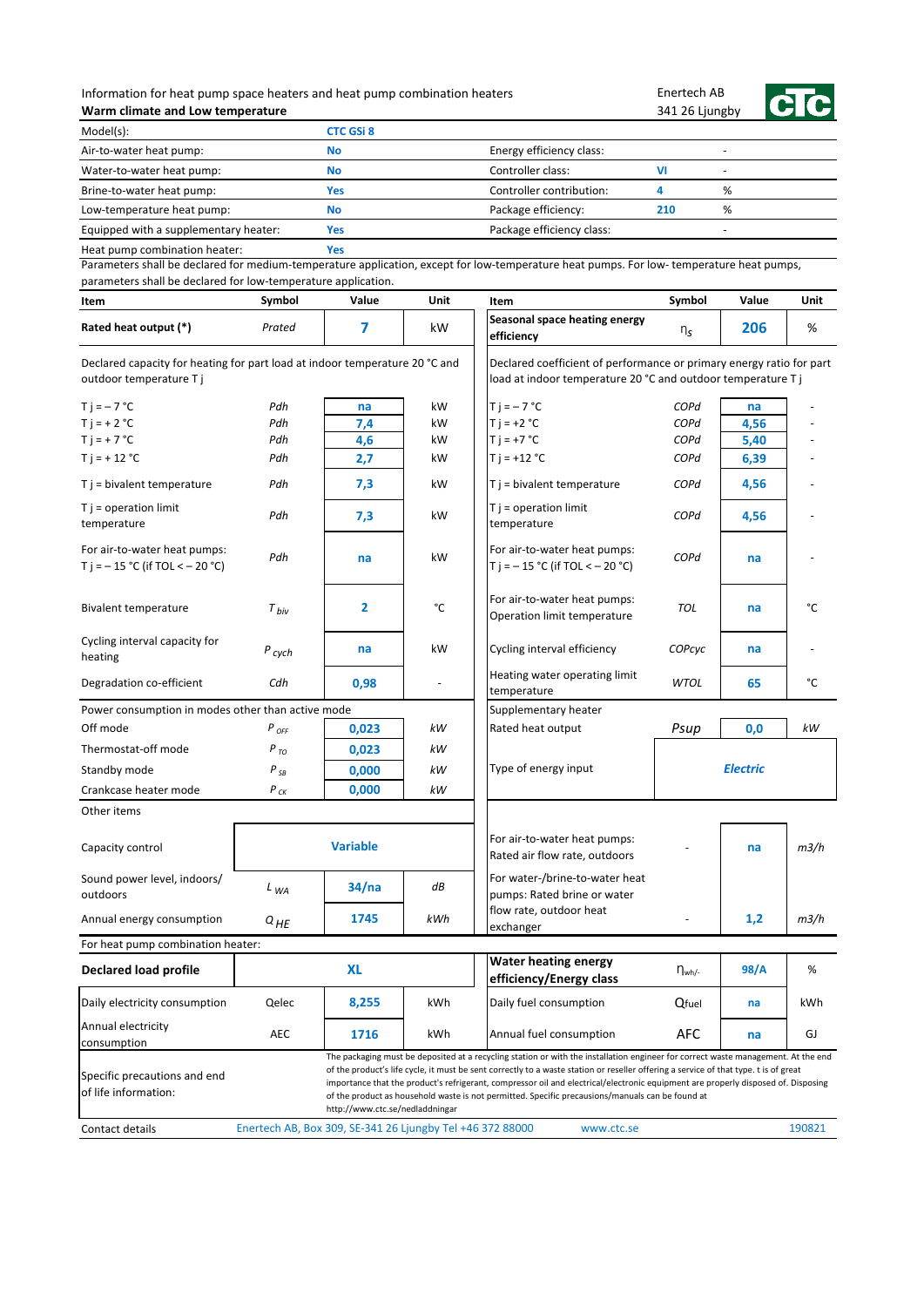| Information for heat pump space heaters and heat pump combination heaters |  |
|---------------------------------------------------------------------------|--|
| Average climate and Medium temperature                                    |  |

**Yes**

Enertech AB 341 26 Ljungby



| Model(s):                             | CTC GSi 8 |                           |       |   |
|---------------------------------------|-----------|---------------------------|-------|---|
| Air-to-water heat pump:               | No        | Energy efficiency class:  | $A++$ | ٠ |
| Water-to-water heat pump:             | No        | Controller class:         |       | - |
| Brine-to-water heat pump:             | Yes       | Controller contribution:  |       | % |
| Low-temperature heat pump:            | No        | Package efficiency:       | 163   | % |
| Equipped with a supplementary heater: | Yes       | Package efficiency class: | $A++$ | - |

Heat pump combination heater:

| Item                                                                                                  | Symbol                                                    | Value                           | Unit | Item                                                                                                                                                                                                                                                                                                                                                                                                                                                                                                                             | Symbol      | Value           | Unit   |
|-------------------------------------------------------------------------------------------------------|-----------------------------------------------------------|---------------------------------|------|----------------------------------------------------------------------------------------------------------------------------------------------------------------------------------------------------------------------------------------------------------------------------------------------------------------------------------------------------------------------------------------------------------------------------------------------------------------------------------------------------------------------------------|-------------|-----------------|--------|
| Rated heat output (*)                                                                                 | Prated                                                    | 7                               | kW   | Seasonal space heating energy<br>efficiency                                                                                                                                                                                                                                                                                                                                                                                                                                                                                      | $n_{\rm s}$ | 159             | %      |
| Declared capacity for heating for part load at indoor temperature 20 °C and<br>outdoor temperature Tj |                                                           |                                 |      | Declared coefficient of performance or primary energy ratio for part<br>load at indoor temperature 20 °C and outdoor temperature T j                                                                                                                                                                                                                                                                                                                                                                                             |             |                 |        |
| $Ti = -7 °C$                                                                                          | Pdh                                                       | 5,6                             | kW   | $Ti = -7 °C$                                                                                                                                                                                                                                                                                                                                                                                                                                                                                                                     | COPd        | 3,02            |        |
| $T i = + 2 °C$                                                                                        | Pdh                                                       | 4,3                             | kW   | $T i = +2 °C$                                                                                                                                                                                                                                                                                                                                                                                                                                                                                                                    | COPd        | 4,71            |        |
| $T j = + 7 °C$                                                                                        | Pdh                                                       | 2,3                             | kW   | $T i = +7 °C$                                                                                                                                                                                                                                                                                                                                                                                                                                                                                                                    | COPd        | 4,46            |        |
| $T$ j = + 12 °C                                                                                       | Pdh                                                       | 2,3                             | kW   | $T$ j = +12 °C                                                                                                                                                                                                                                                                                                                                                                                                                                                                                                                   | COPd        | 4,86            |        |
| $T j = bivalent temperature$                                                                          | Pdh                                                       | 6,9                             | kW   | $T j = bivalent temperature$                                                                                                                                                                                                                                                                                                                                                                                                                                                                                                     | COPd        | 2,66            |        |
| $T$ j = operation limit<br>temperature                                                                | Pdh                                                       | 6,87                            | kW   | $T j = operation$ limit<br>temperature                                                                                                                                                                                                                                                                                                                                                                                                                                                                                           | COPd        | 2,84            |        |
| For air-to-water heat pumps:<br>T j = $-15$ °C (if TOL < $-20$ °C)                                    | Pdh                                                       | na                              | kW   | For air-to-water heat pumps:<br>T j = $-15$ °C (if TOL < $-20$ °C)                                                                                                                                                                                                                                                                                                                                                                                                                                                               | COPd        | na              |        |
| <b>Bivalent temperature</b>                                                                           | $T_{biv}$                                                 | $-10$                           | °C   | For air-to-water heat pumps:<br>Operation limit temperature                                                                                                                                                                                                                                                                                                                                                                                                                                                                      | <b>TOL</b>  | na              | °C     |
| Cycling interval capacity for<br>heating                                                              | $P_{cych}$                                                | na                              | kW   | Cycling interval efficiency                                                                                                                                                                                                                                                                                                                                                                                                                                                                                                      | COPcyc      | na              |        |
| Degradation co-efficient                                                                              | Cdh                                                       | 0,97                            |      | Heating water operating limit<br>temperature                                                                                                                                                                                                                                                                                                                                                                                                                                                                                     | <b>WTOL</b> | 65              | °C     |
| Power consumption in modes other than active mode                                                     |                                                           |                                 |      | Supplementary heater                                                                                                                                                                                                                                                                                                                                                                                                                                                                                                             |             |                 |        |
| Off mode                                                                                              | P <sub>OFF</sub>                                          | 0,023                           | kW   | Rated heat output                                                                                                                                                                                                                                                                                                                                                                                                                                                                                                                | Psup        | 0,0             | kW     |
| Thermostat-off mode                                                                                   | $P_{TO}$                                                  | 0,023                           | kW   |                                                                                                                                                                                                                                                                                                                                                                                                                                                                                                                                  |             |                 |        |
| Standby mode                                                                                          | $P_{SB}$                                                  | 0,000                           | kW   | Type of energy input                                                                                                                                                                                                                                                                                                                                                                                                                                                                                                             |             | <b>Electric</b> |        |
| Crankcase heater mode                                                                                 | $P_{CK}$                                                  | 0,000                           | kW   |                                                                                                                                                                                                                                                                                                                                                                                                                                                                                                                                  |             |                 |        |
| Other items                                                                                           |                                                           |                                 |      |                                                                                                                                                                                                                                                                                                                                                                                                                                                                                                                                  |             |                 |        |
| Capacity control                                                                                      |                                                           | <b>Variable</b>                 |      | For air-to-water heat pumps:<br>Rated air flow rate, outdoors                                                                                                                                                                                                                                                                                                                                                                                                                                                                    |             | na              | m3/h   |
| Sound power level, indoors/<br>outdoors                                                               | $L_{WA}$                                                  | 34/na                           | dB   | For water-/brine-to-water heat<br>pumps: Rated brine or water                                                                                                                                                                                                                                                                                                                                                                                                                                                                    |             |                 |        |
| Annual energy consumption                                                                             | $Q_{HE}$                                                  | 3467                            | kWh  | flow rate, outdoor heat<br>exchanger                                                                                                                                                                                                                                                                                                                                                                                                                                                                                             |             | 0,9             | m3/h   |
| For heat pump combination heater:                                                                     |                                                           |                                 |      |                                                                                                                                                                                                                                                                                                                                                                                                                                                                                                                                  |             |                 |        |
| <b>Declared load profile</b>                                                                          |                                                           | <b>XL</b>                       |      | <b>Water heating energy</b><br>efficiency/Energy class                                                                                                                                                                                                                                                                                                                                                                                                                                                                           | $\eta_{wh}$ | 98/A            | %      |
| Daily electricity consumption                                                                         | Qelec                                                     | 8,255                           | kWh  | Daily fuel consumption                                                                                                                                                                                                                                                                                                                                                                                                                                                                                                           | Qfuel       | na              | kWh    |
| Annual electricity<br>consumption                                                                     | AEC                                                       | 1716                            | kWh  | Annual fuel consumption                                                                                                                                                                                                                                                                                                                                                                                                                                                                                                          | <b>AFC</b>  | na              | GJ     |
| Specific precautions and end<br>of life information:<br>Contact details                               | Enertech AB, Box 309, SE-341 26 Ljungby Tel +46 372 88000 | http://www.ctc.se/nedladdningar |      | The packaging must be deposited at a recycling station or with the installation engineer for correct waste management. At the end<br>of the product's life cycle, it must be sent correctly to a waste station or reseller offering a service of that type. t is of great<br>importance that the product's refrigerant, compressor oil and electrical/electronic equipment are properly disposed of. Disposing<br>of the product as household waste is not permitted. Specific precausions/manuals can be found at<br>www.ctc.se |             |                 | 190911 |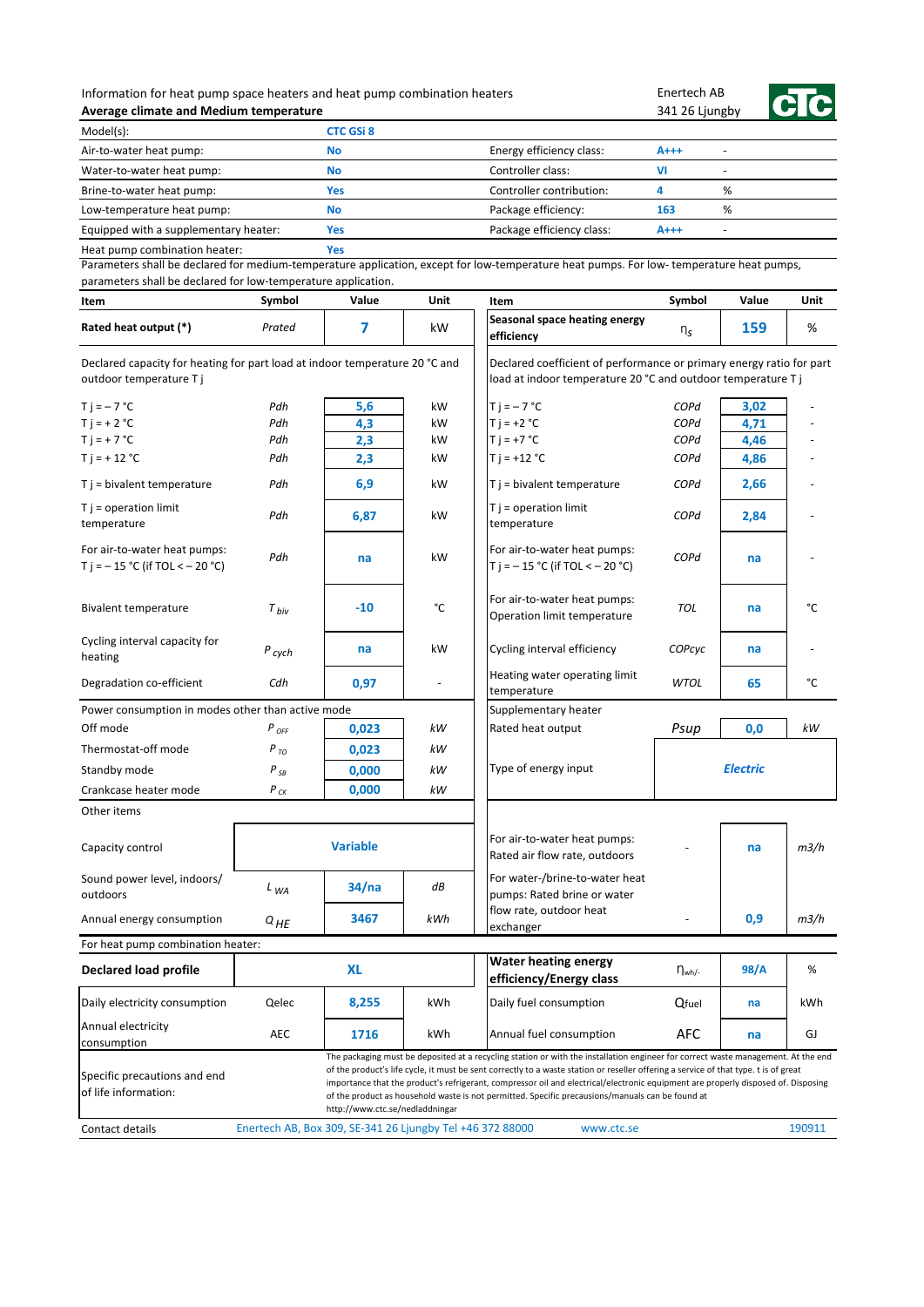## Information for heat pump space heaters and heat pump combination heaters **Average climate and Low temperature**

Enertech AB 341 26 Ljungby



| Model(s):                             | <b>CTC GSi 8</b> |                           |       |                          |
|---------------------------------------|------------------|---------------------------|-------|--------------------------|
| Air-to-water heat pump:               | <b>No</b>        | Energy efficiency class:  | $A++$ | $\overline{\phantom{0}}$ |
| Water-to-water heat pump:             | <b>No</b>        | Controller class:         | VI    | -                        |
| Brine-to-water heat pump:             | Yes              | Controller contribution:  |       | %                        |
| Low-temperature heat pump:            | <b>No</b>        | Package efficiency:       | 212   | %                        |
| Equipped with a supplementary heater: | Yes              | Package efficiency class: | $A++$ | $\overline{\phantom{0}}$ |
| Heat pump combination heater:         | Yes              |                           |       |                          |

Heat pump combination heater:

| Item                                                                                                  | Symbol                                                    | Value                           | <b>Unit</b> | Item                                                                                                                                                                                                                                                                                                                                                                                                                                                                                                               | Symbol        | Value           | <b>Unit</b> |
|-------------------------------------------------------------------------------------------------------|-----------------------------------------------------------|---------------------------------|-------------|--------------------------------------------------------------------------------------------------------------------------------------------------------------------------------------------------------------------------------------------------------------------------------------------------------------------------------------------------------------------------------------------------------------------------------------------------------------------------------------------------------------------|---------------|-----------------|-------------|
| Rated heat output (*)                                                                                 | Prated                                                    | 7                               | kW          | Seasonal space heating energy<br>efficiency                                                                                                                                                                                                                                                                                                                                                                                                                                                                        | $n_S$         | 208             | %           |
| Declared capacity for heating for part load at indoor temperature 20 °C and<br>outdoor temperature Tj |                                                           |                                 |             | Declared coefficient of performance or primary energy ratio for part<br>load at indoor temperature 20 °C and outdoor temperature T j                                                                                                                                                                                                                                                                                                                                                                               |               |                 |             |
| $Ti = -7 °C$                                                                                          | Pdh                                                       | 6,0                             | kW          | $T j = -7 °C$                                                                                                                                                                                                                                                                                                                                                                                                                                                                                                      | COPd          | 4,75            |             |
| $T i = + 2 °C$                                                                                        | Pdh                                                       | 3,6                             | kW          | $T i = +2 °C$                                                                                                                                                                                                                                                                                                                                                                                                                                                                                                      | COPd          | 5,68            |             |
| $T$ j = + 7 °C                                                                                        | Pdh                                                       | 2,5                             | kW          | $T i = +7 °C$                                                                                                                                                                                                                                                                                                                                                                                                                                                                                                      | COPd          | 5,97            |             |
| $T i = + 12 °C$                                                                                       | Pdh                                                       | 2,6                             | kW          | $T i = +12 °C$                                                                                                                                                                                                                                                                                                                                                                                                                                                                                                     | COPd          | 6,05            |             |
| $T j = bivalent temperature$                                                                          | Pdh                                                       | 7,3                             | kW          | $T$ j = bivalent temperature                                                                                                                                                                                                                                                                                                                                                                                                                                                                                       | COPd          | 4,56            |             |
| $T$ j = operation limit<br>temperature                                                                | Pdh                                                       | 7,3                             | kW          | $T$ j = operation limit<br>temperature                                                                                                                                                                                                                                                                                                                                                                                                                                                                             | COPd          | 4,56            |             |
| For air-to-water heat pumps:<br>T j = $-15$ °C (if TOL < $-20$ °C)                                    | Pdh                                                       | na                              | kW          | For air-to-water heat pumps:<br>T j = $-15$ °C (if TOL < $-20$ °C)                                                                                                                                                                                                                                                                                                                                                                                                                                                 | COPd          | na              |             |
| Bivalent temperature                                                                                  | $T_{biv}$                                                 | -10                             | °C          | For air-to-water heat pumps:<br>Operation limit temperature                                                                                                                                                                                                                                                                                                                                                                                                                                                        | TOL           | na              | °C          |
| Cycling interval capacity for<br>heating                                                              | $P_{\text{cych}}$                                         | na                              | kW          | Cycling interval efficiency                                                                                                                                                                                                                                                                                                                                                                                                                                                                                        | COPcyc        | na              |             |
| Degradation co-efficient                                                                              | Cdh                                                       | 0,97                            |             | Heating water operating limit<br>temperature                                                                                                                                                                                                                                                                                                                                                                                                                                                                       | <b>WTOL</b>   | 65              | °C          |
| Power consumption in modes other than active mode                                                     |                                                           |                                 |             | Supplementary heater                                                                                                                                                                                                                                                                                                                                                                                                                                                                                               |               |                 |             |
| Off mode                                                                                              | P <sub>OFF</sub>                                          | 0,023                           | kW          | Rated heat output                                                                                                                                                                                                                                                                                                                                                                                                                                                                                                  | Psup          | 0,0             | kW          |
| Thermostat-off mode                                                                                   | $P_{TO}$                                                  | 0,023                           | kW          |                                                                                                                                                                                                                                                                                                                                                                                                                                                                                                                    |               |                 |             |
| Standby mode                                                                                          | $P_{SB}$                                                  | 0,000                           | kW          | Type of energy input                                                                                                                                                                                                                                                                                                                                                                                                                                                                                               |               | <b>Electric</b> |             |
| Crankcase heater mode                                                                                 | $P_{CK}$                                                  | 0,000                           | kW          |                                                                                                                                                                                                                                                                                                                                                                                                                                                                                                                    |               |                 |             |
| Other items                                                                                           |                                                           |                                 |             |                                                                                                                                                                                                                                                                                                                                                                                                                                                                                                                    |               |                 |             |
| Capacity control                                                                                      |                                                           | <b>Variable</b>                 |             | For air-to-water heat pumps:<br>Rated air flow rate, outdoors                                                                                                                                                                                                                                                                                                                                                                                                                                                      |               | na              | m3/h        |
| Sound power level, indoors/<br>outdoors                                                               | $L_{WA}$                                                  | 34/na                           | dB          | For water-/brine-to-water heat<br>pumps: Rated brine or water                                                                                                                                                                                                                                                                                                                                                                                                                                                      |               |                 |             |
| Annual energy consumption                                                                             | $Q_{HE}$                                                  | 2683                            | kWh         | flow rate, outdoor heat<br>exchanger                                                                                                                                                                                                                                                                                                                                                                                                                                                                               |               | 1,2             | m3/h        |
| For heat pump combination heater:                                                                     |                                                           |                                 |             |                                                                                                                                                                                                                                                                                                                                                                                                                                                                                                                    |               |                 |             |
| <b>Declared load profile</b>                                                                          |                                                           | <b>XL</b>                       |             | <b>Water heating energy</b><br>efficiency/Energy class                                                                                                                                                                                                                                                                                                                                                                                                                                                             | $\eta_{wh/-}$ | 98/A            | %           |
| Daily electricity consumption                                                                         | Qelec                                                     | 8,255                           | kWh         | Daily fuel consumption                                                                                                                                                                                                                                                                                                                                                                                                                                                                                             | Qfuel         | na              | kWh         |
| Annual electricity<br>consumption                                                                     | AEC                                                       | 1716                            | kWh         | Annual fuel consumption                                                                                                                                                                                                                                                                                                                                                                                                                                                                                            | <b>AFC</b>    | na              | GJ          |
| Specific precautions and end<br>of life information:                                                  |                                                           | http://www.ctc.se/nedladdningar |             | The packaging must be deposited at a recycling station or with the installation engineer for correct waste management. At the end<br>of the product's life cycle, it must be sent correctly to a waste station or reseller offering a service of that type. t is of great<br>importance that the product's refrigerant, compressor oil and electrical/electronic equipment are properly disposed of. Disposing<br>of the product as household waste is not permitted. Specific precausions/manuals can be found at |               |                 |             |
| Contact details                                                                                       | Enertech AB, Box 309, SE-341 26 Ljungby Tel +46 372 88000 |                                 |             | www.ctc.se                                                                                                                                                                                                                                                                                                                                                                                                                                                                                                         |               |                 | 190911      |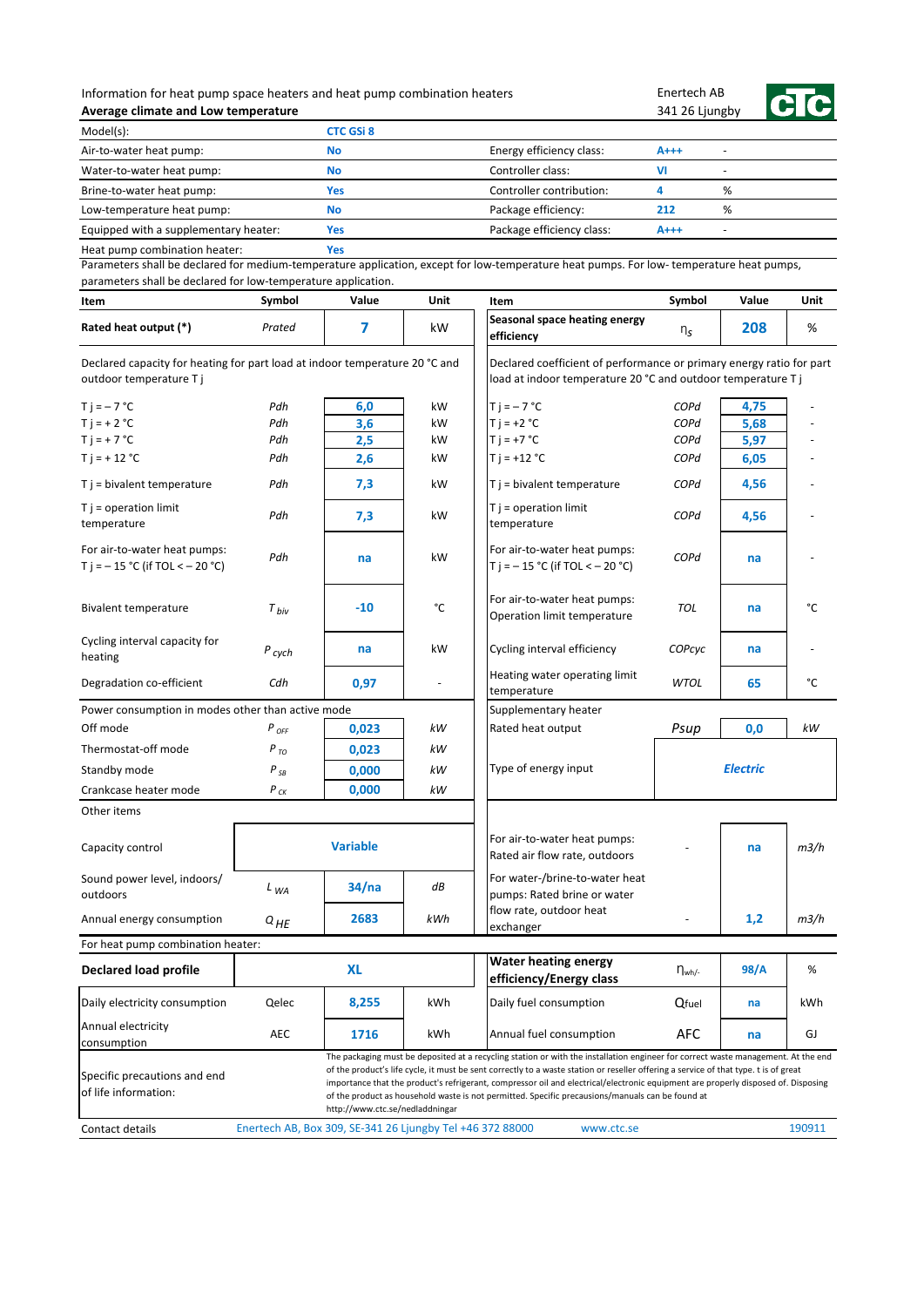## Information for heat pump space heaters and heat pump combination heaters **Cold climate and Medium temperature**

Enertech AB 341 26 Ljungby



| Model(s):                             | <b>CTC GSi 8</b> |                           |     |   |  |
|---------------------------------------|------------------|---------------------------|-----|---|--|
| Air-to-water heat pump:               | <b>No</b>        | Energy efficiency class:  |     |   |  |
| Water-to-water heat pump:             | <b>No</b>        | Controller class:         | vı  |   |  |
| Brine-to-water heat pump:             | Yes              | Controller contribution:  |     | % |  |
| Low-temperature heat pump:            | <b>No</b>        | Package efficiency:       | 166 | % |  |
| Equipped with a supplementary heater: | Yes              | Package efficiency class: |     |   |  |
| Heat pump combination heater:         | Yes              |                           |     |   |  |

| Item                                                                                                   | Symbol                                                    | Value                           | Unit | Item                                                                                                                                                                                                                                                                                                                                                                                                                                                                                                               | Symbol         | Value           | Unit   |
|--------------------------------------------------------------------------------------------------------|-----------------------------------------------------------|---------------------------------|------|--------------------------------------------------------------------------------------------------------------------------------------------------------------------------------------------------------------------------------------------------------------------------------------------------------------------------------------------------------------------------------------------------------------------------------------------------------------------------------------------------------------------|----------------|-----------------|--------|
| Rated heat output (*)                                                                                  | Prated                                                    | 7                               | kW   | Seasonal space heating energy<br>efficiency                                                                                                                                                                                                                                                                                                                                                                                                                                                                        | n <sub>s</sub> | 162             | %      |
| Declared capacity for heating for part load at indoor temperature 20 °C and<br>outdoor temperature T j |                                                           |                                 |      | Declared coefficient of performance or primary energy ratio for part<br>load at indoor temperature 20 °C and outdoor temperature T j                                                                                                                                                                                                                                                                                                                                                                               |                |                 |        |
| $T$ j = $-7$ °C                                                                                        | Pdh                                                       | 4,42                            | kW   | $T j = -7 °C$                                                                                                                                                                                                                                                                                                                                                                                                                                                                                                      | COPd           | 4,01            |        |
| $T i = + 2 °C$                                                                                         | Pdh                                                       | 2,3                             | kW   | $T i = +2 °C$                                                                                                                                                                                                                                                                                                                                                                                                                                                                                                      | COPd           | 4,59            |        |
| $T i = + 7 °C$                                                                                         | Pdh                                                       | 2,4                             | kW   | $T i = +7 °C$                                                                                                                                                                                                                                                                                                                                                                                                                                                                                                      | COPd           | 5,15            |        |
| $T$ j = + 12 °C                                                                                        | Pdh                                                       | 2,7                             | kW   | $T$ j = +12 °C                                                                                                                                                                                                                                                                                                                                                                                                                                                                                                     | COPd           | 5,92            |        |
| $T j = bivalent temperature$                                                                           | Pdh                                                       | 6,9                             | kW   | $T$ j = bivalent temperature                                                                                                                                                                                                                                                                                                                                                                                                                                                                                       | COPd           | 2,88            |        |
| $T$ j = operation limit<br>temperature                                                                 | Pdh                                                       | 6,87                            | kW   | $T j = operation$ limit<br>temperature                                                                                                                                                                                                                                                                                                                                                                                                                                                                             | COPd           | 2,84            |        |
| For air-to-water heat pumps:<br>T j = $-15$ °C (if TOL < $-20$ °C)                                     | Pdh                                                       | na                              | kW   | For air-to-water heat pumps:<br>T j = $-15$ °C (if TOL < $-20$ °C)                                                                                                                                                                                                                                                                                                                                                                                                                                                 | COPd           | na              |        |
| <b>Bivalent temperature</b>                                                                            | $T_{biv}$                                                 | $-22$                           | °C   | For air-to-water heat pumps:<br>Operation limit temperature                                                                                                                                                                                                                                                                                                                                                                                                                                                        | TOL            | na              | °C     |
| Cycling interval capacity for<br>heating                                                               | $P_{\text{cych}}$                                         | na                              | kW   | Cycling interval efficiency                                                                                                                                                                                                                                                                                                                                                                                                                                                                                        | COPcyc         | na              |        |
| Degradation co-efficient                                                                               | Cdh                                                       | 0,97                            |      | Heating water operating limit<br>temperature                                                                                                                                                                                                                                                                                                                                                                                                                                                                       | <b>WTOL</b>    | 65              | °C     |
| Power consumption in modes other than active mode                                                      |                                                           |                                 |      | Supplementary heater                                                                                                                                                                                                                                                                                                                                                                                                                                                                                               |                |                 |        |
| Off mode                                                                                               | $P_{OFF}$                                                 | 0,023                           | kW   | Rated heat output                                                                                                                                                                                                                                                                                                                                                                                                                                                                                                  | Psup           | 0,0             | kW     |
| Thermostat-off mode                                                                                    | $P_{TQ}$                                                  | 0,023                           | kW   |                                                                                                                                                                                                                                                                                                                                                                                                                                                                                                                    |                |                 |        |
| Standby mode                                                                                           | $P_{SB}$                                                  | 0,000                           | kW   | Type of energy input                                                                                                                                                                                                                                                                                                                                                                                                                                                                                               |                | <b>Electric</b> |        |
| Crankcase heater mode                                                                                  | $P_{CK}$                                                  | 0,000                           | kW   |                                                                                                                                                                                                                                                                                                                                                                                                                                                                                                                    |                |                 |        |
| Other items                                                                                            |                                                           |                                 |      |                                                                                                                                                                                                                                                                                                                                                                                                                                                                                                                    |                |                 |        |
| Capacity control                                                                                       |                                                           | <b>Variable</b>                 |      | For air-to-water heat pumps:<br>Rated air flow rate, outdoors                                                                                                                                                                                                                                                                                                                                                                                                                                                      |                | na              | m3/h   |
| Sound power level, indoors/<br>outdoors                                                                | $L_{WA}$                                                  | 34/na                           | dB   | For water-/brine-to-water heat<br>pumps: Rated brine or water                                                                                                                                                                                                                                                                                                                                                                                                                                                      |                |                 |        |
| Annual energy consumption                                                                              | Q HE                                                      | 4065                            | kWh  | flow rate, outdoor heat<br>exchanger                                                                                                                                                                                                                                                                                                                                                                                                                                                                               |                | 0,9             | m3/h   |
| For heat pump combination heater:                                                                      |                                                           |                                 |      |                                                                                                                                                                                                                                                                                                                                                                                                                                                                                                                    |                |                 |        |
| Declared load profile                                                                                  |                                                           | <b>XL</b>                       |      | <b>Water heating energy</b><br>efficiency/Energy class                                                                                                                                                                                                                                                                                                                                                                                                                                                             | $\eta_{wh/-}$  | 98/A            | %      |
| Daily electricity consumption                                                                          | Qelec                                                     | 8,255                           | kWh  | Daily fuel consumption                                                                                                                                                                                                                                                                                                                                                                                                                                                                                             | Qfuel          | na              | kWh    |
| Annual electricity<br>consumption                                                                      | <b>AEC</b>                                                | 1716                            | kWh  | Annual fuel consumption                                                                                                                                                                                                                                                                                                                                                                                                                                                                                            | AFC            | na              | GJ     |
| Specific precautions and end<br>of life information:                                                   |                                                           | http://www.ctc.se/nedladdningar |      | The packaging must be deposited at a recycling station or with the installation engineer for correct waste management. At the end<br>of the product's life cycle, it must be sent correctly to a waste station or reseller offering a service of that type. t is of great<br>importance that the product's refrigerant, compressor oil and electrical/electronic equipment are properly disposed of. Disposing<br>of the product as household waste is not permitted. Specific precausions/manuals can be found at |                |                 |        |
| Contact details                                                                                        | Enertech AB, Box 309, SE-341 26 Ljungby Tel +46 372 88000 |                                 |      | www.ctc.se                                                                                                                                                                                                                                                                                                                                                                                                                                                                                                         |                |                 | 190821 |